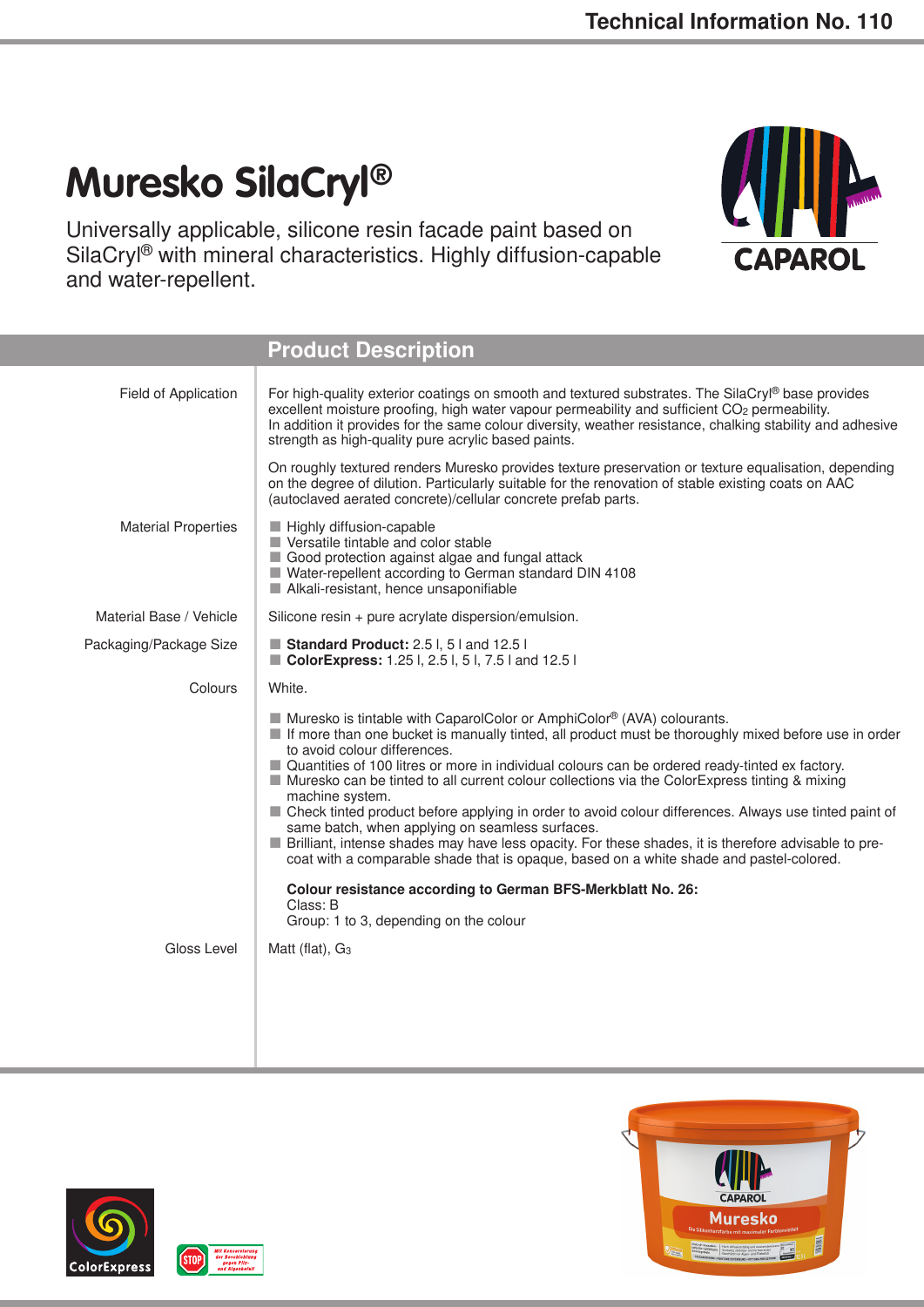| Storage                                                   | Please store in a cool place and keep the buckest tightly closed.                                                                                                                                                                                                           |            |                                                             |            |  |
|-----------------------------------------------------------|-----------------------------------------------------------------------------------------------------------------------------------------------------------------------------------------------------------------------------------------------------------------------------|------------|-------------------------------------------------------------|------------|--|
| <b>Technical Data</b>                                     | <b>Characteristics according to DIN EN 1062:</b>                                                                                                                                                                                                                            |            |                                                             |            |  |
|                                                           | Tinting may cause variations.                                                                                                                                                                                                                                               |            |                                                             |            |  |
|                                                           | Density:                                                                                                                                                                                                                                                                    |            | Approx. 1.5 g/cm <sup>3</sup>                               |            |  |
|                                                           | Maximum grit size:<br>Dry film thickness:                                                                                                                                                                                                                                   |            | $< 100 \mu m, S_1$<br>100 - 200 $\mu$ m, E <sub>3</sub>     |            |  |
|                                                           | $\blacksquare$ Water permeability (w-value):                                                                                                                                                                                                                                |            | ≤ 0.1 [kg/(m <sup>2</sup> · h <sup>0.5</sup> )] (low) $W_3$ |            |  |
|                                                           | ■ Water vapour permeability (sd-value): $\lt$ 0.14 m (high), V <sub>1</sub>                                                                                                                                                                                                 |            |                                                             |            |  |
| <b>Supplementary Product</b>                              | Caparol Trocknungsbeschleuniger / Drying Accelerator<br>Additive to be used at low temperatures from $+1$ °C up to approx. $+10$ °C.                                                                                                                                        |            |                                                             |            |  |
|                                                           | Application: Follow the product label.                                                                                                                                                                                                                                      |            |                                                             |            |  |
| Suitability according to<br>Technical Information No. 606 | Interior 1<br>Interior 2                                                                                                                                                                                                                                                    | Interior 3 | Exterior 1                                                  | Exterior 2 |  |
| Definition of Application Areas                           |                                                                                                                                                                                                                                                                             |            | $\ddot{}$                                                   | $\ddot{}$  |  |
|                                                           | $(-)$ inapplicable / ( $\circ$ ) of limited suitability / (+) suitable                                                                                                                                                                                                      |            |                                                             |            |  |
|                                                           | <b>Application</b>                                                                                                                                                                                                                                                          |            |                                                             |            |  |
| Suitable Substrates                                       | The substrate must be sound/stable, dry, clean, and free from all substances that may prevent good                                                                                                                                                                          |            |                                                             |            |  |
|                                                           | adhesion. In Germany: Follow VOB, part C, DIN 18363, section 3.                                                                                                                                                                                                             |            |                                                             |            |  |
|                                                           | Key coat according to Technical Information No. 606 "Untergründe und deren Vorbehandlung"<br>(substrates and their pre-treatment).                                                                                                                                          |            |                                                             |            |  |
| <b>Substrate Preparation</b>                              | New and existing, stable ETICS/EWI Systems with surfaces of synthetic resin-bound (organic)<br>finishing coats, silicone resin finishing coats and lime cement finishing coats (PII) / minimum                                                                              |            |                                                             |            |  |
|                                                           | compressive strength according to DIN EN 998-1: 1.5 N/mm <sup>2</sup> :                                                                                                                                                                                                     |            |                                                             |            |  |
|                                                           | Clean old finishing coats by suitable wet cleaning method. Maximum temperature for high pressure<br>water jet: 60 °C. Pressure: max. 60 bar. Allow to dry thoroughly. Coat with Muresko according to the<br>type of existing finishing coat and details as mentioned below. |            |                                                             |            |  |
|                                                           | Finishing coats in mortar groups/classes PII (lime-cement mortars), PIII (cement mortars) /                                                                                                                                                                                 |            |                                                             |            |  |
|                                                           | minimum compressive strength according to DIN EN 998-1: 1.5 N/mm <sup>2</sup> :<br>New finishing coats must be left untreated for a sufficiently long time, normally for 2 weeks at 20 °C                                                                                   |            |                                                             |            |  |
|                                                           | and 65 % relative humidity. Adverse weather conditions, e.g. influenced by wind or rain, extend the                                                                                                                                                                         |            |                                                             |            |  |
|                                                           | curing process and correspondingly longer holding times must be respected. The risk of calcareous<br>efflorescence on alkaline finishing coats of mortar classes PII and PIII can be minimised by an                                                                        |            |                                                             |            |  |
|                                                           | additional key coat of CapaGrund Universal and the finishing coat can be coated after a holding time<br>of 7 days.                                                                                                                                                          |            |                                                             |            |  |
|                                                           | Old finishing coats:                                                                                                                                                                                                                                                        |            |                                                             |            |  |
|                                                           | Repairs must have adequate time to cure and dry. On highly porous, absorbent, slightly<br>sanding finishing coats apply key coat OptiSilan TiefGrund. Prime highly sanding, chalking substrates                                                                             |            |                                                             |            |  |
|                                                           | with Dupa-Putzfestiger.                                                                                                                                                                                                                                                     |            |                                                             |            |  |
|                                                           | New silicate finishing coats:<br>Prime with products from our silicate Sylitol® product line.                                                                                                                                                                               |            |                                                             |            |  |
|                                                           | Old silicate paints and finishing coats:                                                                                                                                                                                                                                    |            |                                                             |            |  |
|                                                           | Clean adherent, sound/stable coatings mechanically or with high-pressure water jet, in compliance<br>with the regulations. Remove unstable, weathered coatings by abrading, sanding/grinding or by<br>scraping off. Prime with Dupa-Putzfestiger.                           |            |                                                             |            |  |
|                                                           | Autoclaved Aerated Concrete (AAC) / Cellular Concrete with stable existing coatings:                                                                                                                                                                                        |            |                                                             |            |  |
|                                                           | Clean stable surfaces and apply key coat CapaGrund Universal. See our Disbon products for<br>the renovation of unsound AAC coatings.                                                                                                                                        |            |                                                             |            |  |
|                                                           | Concrete:<br>Concrete surfaces with dirt deposits or fines/sintered layer must be cleaned by mechanical means or                                                                                                                                                            |            |                                                             |            |  |
|                                                           | with high-pressure water jet, in compliance with the regulations. Apply key coat CapaGrund Universal                                                                                                                                                                        |            |                                                             |            |  |
|                                                           | on slightly absorbent or smooth surfaces. Apply key coat OptiSilan TiefGrund on highly porous, slightly<br>sanding or absorbent surfaces. Prime chalking surfaces with Dupa-Putzfestiger.                                                                                   |            |                                                             |            |  |
|                                                           | Cement-bound wood chipboards (particle boards):<br>Apply Disbon 481 EP-Uniprimer on highly alkaline cement-bound chipboards (particle boards) to                                                                                                                            |            |                                                             |            |  |
|                                                           | prevent calcareous efflorescence.                                                                                                                                                                                                                                           |            |                                                             |            |  |
|                                                           | <b>Facing brickwork:</b><br>Only clinker bricks of frost resistant quality and free of foreign inclusions are suitable for exterior paint                                                                                                                                   |            |                                                             |            |  |
|                                                           | coatings. Masonry must be dry and free of salts/salty efflorescence, jointing must be free of cracks.                                                                                                                                                                       |            |                                                             |            |  |
|                                                           | Apply key coat Dupa-Putzfestiger. If brown discolouration appears on the intermediate coat, then<br>recoat with solvent-based facade paint Duparol.                                                                                                                         |            |                                                             |            |  |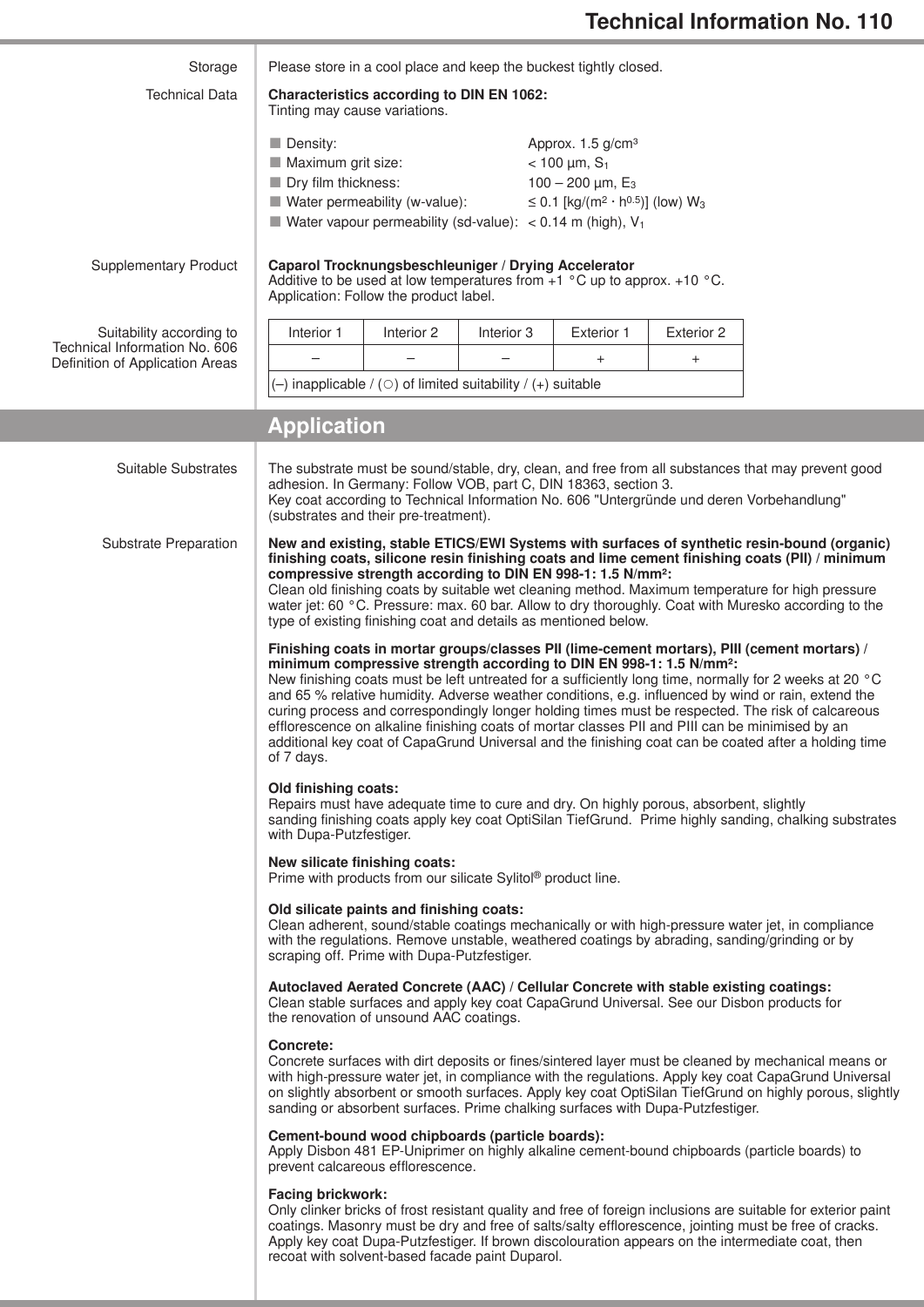|                               | Stable dispersion, dispersion silicate or silicone resin paint coatings:<br>Clean old coatings using pressurized water jets in compliance with legal regulations. Observe<br>the substrate test in Germany according to BFS-Merkblatt no.20.<br>Old coatings with the following properties:<br>Weakly absorbent, solid, dry, stable: see coating system<br>Moderately absorbent: Capagrund Universal diluted to max. 3% water<br>Highly absorbent: OptiSilan TiefGrund or Dupa-Putzfestiger |
|-------------------------------|---------------------------------------------------------------------------------------------------------------------------------------------------------------------------------------------------------------------------------------------------------------------------------------------------------------------------------------------------------------------------------------------------------------------------------------------------------------------------------------------|
|                               | <b>Old coatings on ETICS:</b><br>Strongly absorbent, firmly adherent, fine hairline cracks:<br>Dupa-Putzfestiger                                                                                                                                                                                                                                                                                                                                                                            |
|                               | Chalking or flouring (also under exposure to water; in Germany based on BFS No. 20, B.13<br>"Oberflächenfestigkeit, Kreidung"):<br>Coat with Dupa-Putzfestiger                                                                                                                                                                                                                                                                                                                              |
|                               | Shiny and water-repellent (hydrophobic) surfaces:<br>Roughen mechanically and coat with Capagrund Universal.<br>If, after mechanical roughening, there are still water beads, we recommend to coat with Dupa-<br>Haftgrund.                                                                                                                                                                                                                                                                 |
|                               | Sound/Stable synthetic resin-bound (organic) or silicone resin finishing coats:<br>Clean old finishing coats by suitable means. Allow wet cleaned surfaces to dry thoroughly before<br>further treatment.                                                                                                                                                                                                                                                                                   |
|                               | Unstable mineral paint coatings:<br>Remove completely by sanding off, brushing off, scraping off, using high-pressure water jet in<br>compliance with the regulations, or treat with other suitable methods. Allow wet cleaned surfaces to<br>dry thoroughly before further treatment. Prime with Dupa-Putzfestiger.                                                                                                                                                                        |
|                               | Unstable emulsion paints or synthetic resin-bound (organic) finishing coats:<br>Remove completely by suitable means, e.g. mechanically or via paint stripper, followed by surface<br>cleaning with a high-pressure steam jet, in compliance with the regulations. Apply CapaGrund<br>Universal on slightly absorbent or smooth surfaces. Prime chalking, sanding, absorbent surfaces<br>with Dupa-Putzfestiger.                                                                             |
|                               | Surfaces soiled by factory fumes or soot:<br>Coat with solvent-based facade paint Duparol.                                                                                                                                                                                                                                                                                                                                                                                                  |
|                               | Cracks in finishing coats or concrete:<br>Depending on the crack class, coat with Cap-elast system, FibroSil or PermaSilan.                                                                                                                                                                                                                                                                                                                                                                 |
|                               | Surfaces with salty efflorescence:<br>Remove salty efflorescence thoroughly by dry wire brushing and prime with Dupa-Putzfestiger.<br>Coatings of such surfaces must be considered a risk for which we cannot accept responsibility, since<br>even after the most thorough treatment the efflorescence may recur.                                                                                                                                                                           |
|                               | Defects:<br>Repair small defects with Caparol Fassaden-Feinspachtel, deeper damages up to 20 mm preferably<br>with Histolith-Renovierspachtel and prime repaired areas subsequently.                                                                                                                                                                                                                                                                                                        |
| Method of Application         | Apply with paint brush or roller.<br>For airless application it is advisable to apply Muresko Nespri-TEC, using the special Nespri-TEC<br>spraying method.                                                                                                                                                                                                                                                                                                                                  |
| <b>Surface Coating System</b> | Remove algal and fungal (fungi/mildew/mould) attack by wet blasting, in compliance with the<br>regulations. Then use Capatox or FungiGrund and allow to dry well.                                                                                                                                                                                                                                                                                                                           |
|                               | First coat:<br>In accordance with the specifications under the point "substrate preparation"<br>Intermediate coat:<br>Muresko, diluted to a max. of 10 % with OptiSilan TiefGrund or tap (potable) water.                                                                                                                                                                                                                                                                                   |
|                               | <b>Finishing coat:</b><br>Muresko, diluted to a max. of 5 % with tap water.<br>For keeping the texture of rough plaster: Dilute the first coat max. 15 % - 20 % and the finishing coat to<br>a max. of 10 % with tap water.                                                                                                                                                                                                                                                                 |
| Consumption                   | Approx. 200 ml/m <sup>2</sup> per coat on smooth substrates. On roughly textured surfaces correspondingly<br>more. Determine the exact amount of material required by coating a test area on site.                                                                                                                                                                                                                                                                                          |
|                               | In order to achieve the best possible protection against algae and fungus infestation, it is necessary to<br>apply two coats with a total of at least 400 ml/m <sup>2</sup> , in order to achieve an average layer thickness of at<br>least 200 µm. Each additional coat increases the layer thickness by a further approx. 100 µm with a<br>consumption of at least 200 ml / m <sup>2</sup> per coat. Consumption is correspondingly higher on rough<br>surfaces.                          |
| <b>Application Conditions</b> | Temperature limits for application and drying:<br>Min. $+5$ °C and max. $+30$ °C for product, substrate and ambient air.                                                                                                                                                                                                                                                                                                                                                                    |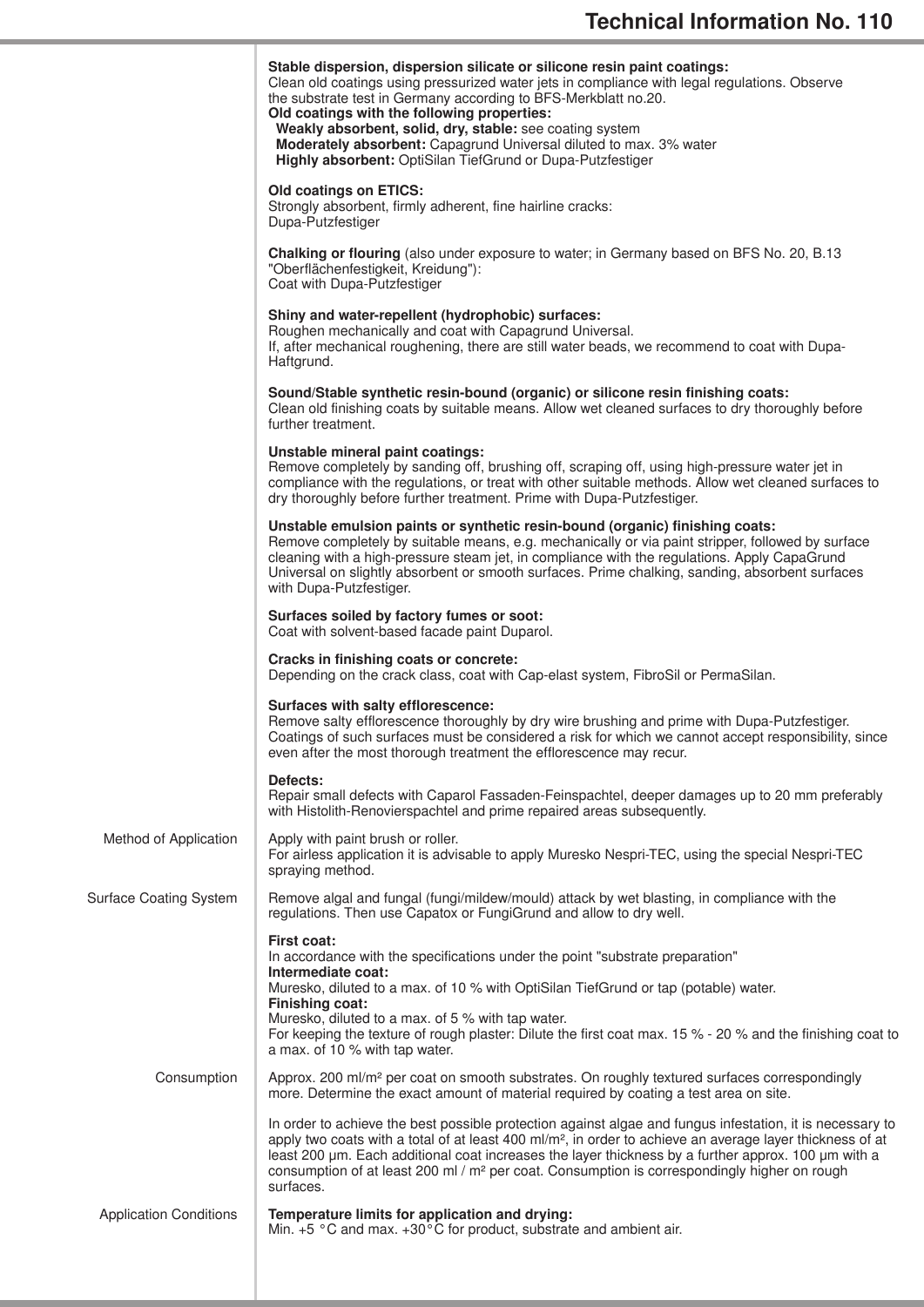| Drying/Drying Time                                                                   | At +20 $\degree$ C and 65 % relative humidity surface dry and recoatable after 4 – 6 hours.<br>Completely dry and ready for stress after approx. 3 days.<br>Lower temperatures and higher humidity extend the drying time.                                                                                                                                                                                                                                                                                                                                                                                                                                                                                                                                                                     |
|--------------------------------------------------------------------------------------|------------------------------------------------------------------------------------------------------------------------------------------------------------------------------------------------------------------------------------------------------------------------------------------------------------------------------------------------------------------------------------------------------------------------------------------------------------------------------------------------------------------------------------------------------------------------------------------------------------------------------------------------------------------------------------------------------------------------------------------------------------------------------------------------|
| <b>Tool Cleaning</b>                                                                 | Clean tools/equipment immediately after use with water.                                                                                                                                                                                                                                                                                                                                                                                                                                                                                                                                                                                                                                                                                                                                        |
| Note                                                                                 | The paint should not be applied on sun heated substrates, during strong wind, fog or rain, high relative<br>humidity or imminent rain or frost, etc.<br>To avoid lapping, the product should be applied wet-on-wet and without interruption. Do not apply on<br>horizontal surfaces exposed to rain or moisture.                                                                                                                                                                                                                                                                                                                                                                                                                                                                               |
|                                                                                      | Luminosity/lightness index (LI) should be above 30 for application on sound/stable AAC coatings and<br>above 20 on stable ETICS/EWI systems.<br>Facades in special climatic conditions (high moisture degree) or subjected to a higher influence of<br>atmospheric exposure: This product is provided with an encapsulated preservative against<br>deterioration in the coating film due to algae and mould/mildew growth (fungal attack) for prolonged -<br>but not unlimited - protection, depending on the moisture degree and intensity of organic infestation. A<br>permanent protection cannot be guaranteed.<br>FungiGrund may be used for substrate preparation on such infested substrates after having finished<br>the cleaning procedure.                                           |
|                                                                                      | Mechanical loads/scratching on matt facade paints in dark shades may produce bright-toned stripes as<br>a product specific property (no writing resistance).                                                                                                                                                                                                                                                                                                                                                                                                                                                                                                                                                                                                                                   |
|                                                                                      | In case of moist weather conditions (rain, dew, fog) yellowish transparent traces of additives, showing<br>a slightly glossy shine and stickiness, may occur on the surface of compact, cool substrates or by<br>means of delayed drying caused by the weather. The traces of additives are water-soluble and will<br>disappear under the influence of a sufficient water quantity, e.g. repeated intensive rainfalls. The<br>quality of the dried coating will not be affected by these changes.<br>In case of direct reworking, all traces of additives must be pre-wetted and completely removed after a<br>short reaction time. An additional key coat of CapaGrund Universal must be applied. The traces<br>cannot occur when the material is applied under suitable climatic conditions. |
|                                                                                      | Touching up surfaces is depending on many parameters and may be visible after drying.<br>(In Germany: See BFS-Merkblatt No. 25)                                                                                                                                                                                                                                                                                                                                                                                                                                                                                                                                                                                                                                                                |
|                                                                                      |                                                                                                                                                                                                                                                                                                                                                                                                                                                                                                                                                                                                                                                                                                                                                                                                |
|                                                                                      | <b>Advice</b>                                                                                                                                                                                                                                                                                                                                                                                                                                                                                                                                                                                                                                                                                                                                                                                  |
| <b>German Certificates</b>                                                           | Muresko SilaCryl Determination of water vapour permeability and water permeability rate<br>Muresko SilaCryl Efficiency against fungal and algal attack                                                                                                                                                                                                                                                                                                                                                                                                                                                                                                                                                                                                                                         |
| Special Risks (Hazard Note) / Safety<br>Advice (Status as at Date of<br>Publication) | May cause an allergic skin reaction. If medical advice is needed, have product container or label at<br>hand. Keep out of reach of children. Do not get in eyes, on skin, or on clothing. Wear protective gloves/<br>eye protection. IF ON SKIN: Wash with plenty of soap and water.<br>Further information: See Material Safety Data Sheet (MSDS).                                                                                                                                                                                                                                                                                                                                                                                                                                            |
|                                                                                      | Contains: 1,2-benzisothiazol-3(2H)-one, 2-methyl-2H-isothiazol-3-one. May produce an allergic                                                                                                                                                                                                                                                                                                                                                                                                                                                                                                                                                                                                                                                                                                  |
|                                                                                      | reaction.<br>In Germany: Advice for allergy sufferers with isothiazolinone allergy: German hotline 0180/5308928<br>(0.14 €/minute from German landline, MTS max. 0.42 €/minute).                                                                                                                                                                                                                                                                                                                                                                                                                                                                                                                                                                                                               |
|                                                                                      | According to European Regulation 528/2012 this product is defined as a "treated article" (not a biocidal<br>product) and contains the following biocidal substances: Carbendazim (CAS-No. 10605-21-7),<br>Isoproturon (CAS-No. 34123-59-6), Terbutryn (CAS-No. 886-50-0). 2-Octyl-2H-isothiazol-3-on (CAS-<br>No. 26530-20-1).                                                                                                                                                                                                                                                                                                                                                                                                                                                                 |
| Disposal                                                                             | Materials and all related packaging must be disposed of in a safe way in accordance with the full<br>requirements of the local authorities. Particular attention should be made to removing wastage from<br>site in compliance with standard construction site procedures.<br>In Germany: Only completely empty containers must be handed in for recycling. Dispose containers<br>with residues of liquid product via waste collection point accepting old paints and enamels. Dispose<br>dried/hardened product residues as construction site/demolition/municipal or domestic waste.                                                                                                                                                                                                         |
| EU limit value for the VOC content                                                   | of this product (category A/c): max. 40 g/l (2010). This product contains max. 20 g/l VOC.                                                                                                                                                                                                                                                                                                                                                                                                                                                                                                                                                                                                                                                                                                     |
| <b>Product Code Paints and Enamels</b>                                               | BSW50 (Germany)                                                                                                                                                                                                                                                                                                                                                                                                                                                                                                                                                                                                                                                                                                                                                                                |
| Substances of Content - Declaration                                                  | Polyacrylate resin/polysiloxane, titanium dioxide, calcium carbonate, silicates, water, film forming<br>agent, additives, preservatives (methylisothiazolinone, benzisothiazolinone), film preservatives<br>(Octylisothiazolinone, Isoproturon, Carbendazime, Terbutryn).                                                                                                                                                                                                                                                                                                                                                                                                                                                                                                                      |